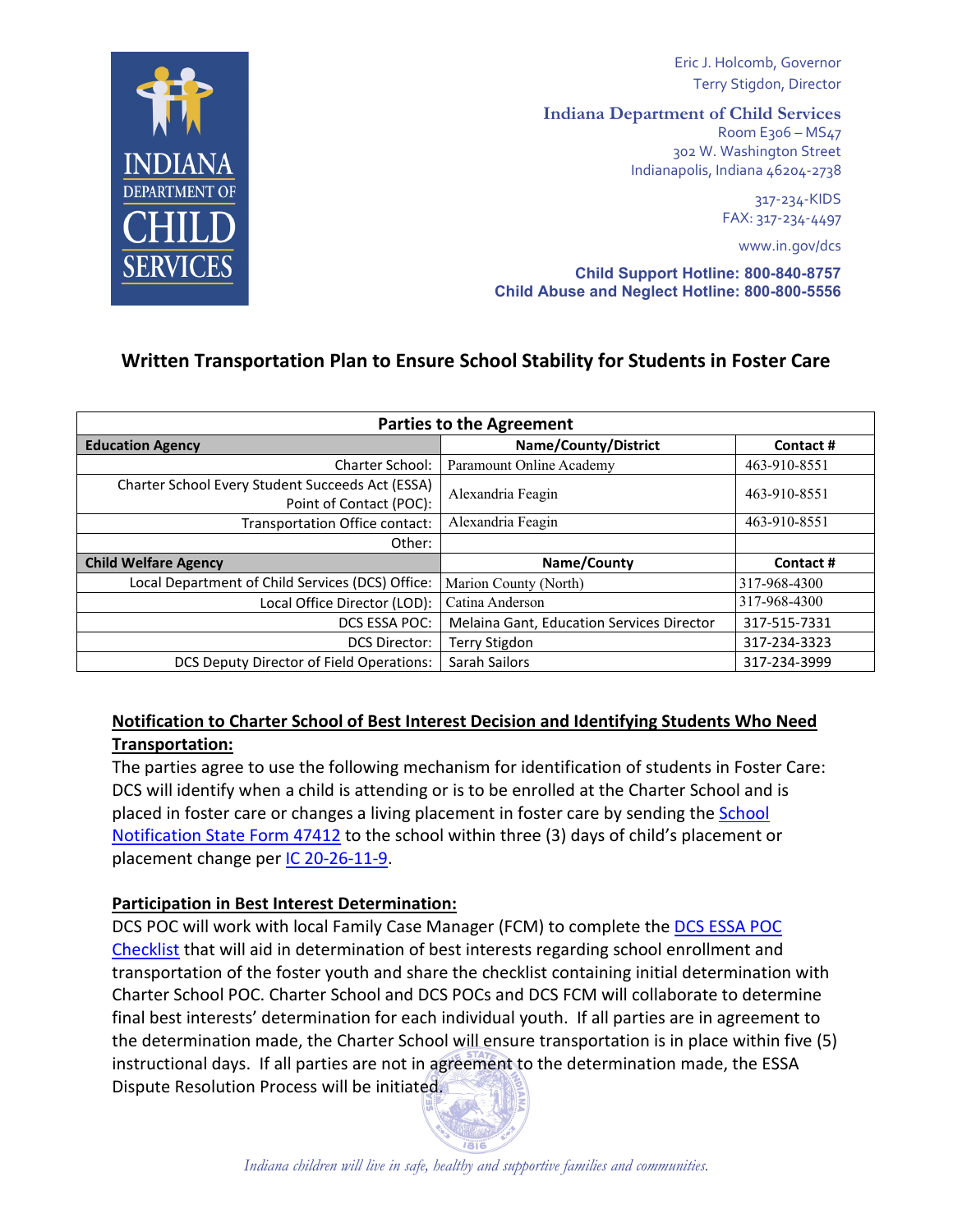## **Notice of Final Best Interest Decision:**

While ESSA does state DCS will have the final decision regarding the youth's educational best interests, it is the desire for all parties to come to an agreement. When a disagreement between Charter School and DCS POCs arises, the ESSA Dispute Resolution Process will be initiated. A meeting (either in person or through the use of technology) shall promptly be scheduled with the following participants: the Local school Corporation's POC, Superintendent, and Director of Transportation, DCS' local POC, FCM, FCM Supervisor/LOD for county involved, and State POC, and DOE's State POC. This meeting will have the purpose of hearing the perspectives of all parties with the hope an agreeable resolution will be identified. While any dispute is in the resolution process, the youth will remain in their school of origin with transportation being provided by said school corporation.

When it is determined that it is in a student's best interest to remain in his/her school of origin after home placement or changing foster care placement to a residence outside the Charter School attendance area, DCS must notify the Charter School POC of the final decisions. This notice initiates the need for the parties to collaborate under the agreement terms and procedures to establish the most cost-effective transportation procedures available for the student.

## **Agreement Terms and Procedures:**

### **Duration of Transportation**

- 1. Transportation will be provided within five (5) instructional days after notice of home placement change and ESSA POC Checklist has been received and for the duration of the child's time in foster care as long as it continues to be in the child's best interest.
- 2. If a child exits foster care before the end of a school year, the transportation arrangement will be maintained through the end of the school year to maintain the child's educational stability.
- 3. Transportation needs of preschool students attending through the Charter School will be addressed in the same manner as students in Kindergarten through 12<sup>th</sup> grade.

# **Transportation Responsibility:**

- 1. Transportation will be provided by and at the cost of the Charter School for the duration of the child's time in foster care as long as it continues to be in the child's best interest. Additional costs incurred will be paid in the following format:
	- a. Charter School will be responsible for all transportation costs for foster youth enrolled within their school corporation.
	- b. Charter School will document all additional costs for providing transportation for foster youth enrolled within their school corporation.
	- c. DCS will reimburse mileage to public charter school for additional costs for providing transportation for foster youth enrolled within their school when the youth's residence is 10 miles outside the average distance in which the charter school's attendees reside.



Indiana children will live in safe, healthy and supportive families and communities.